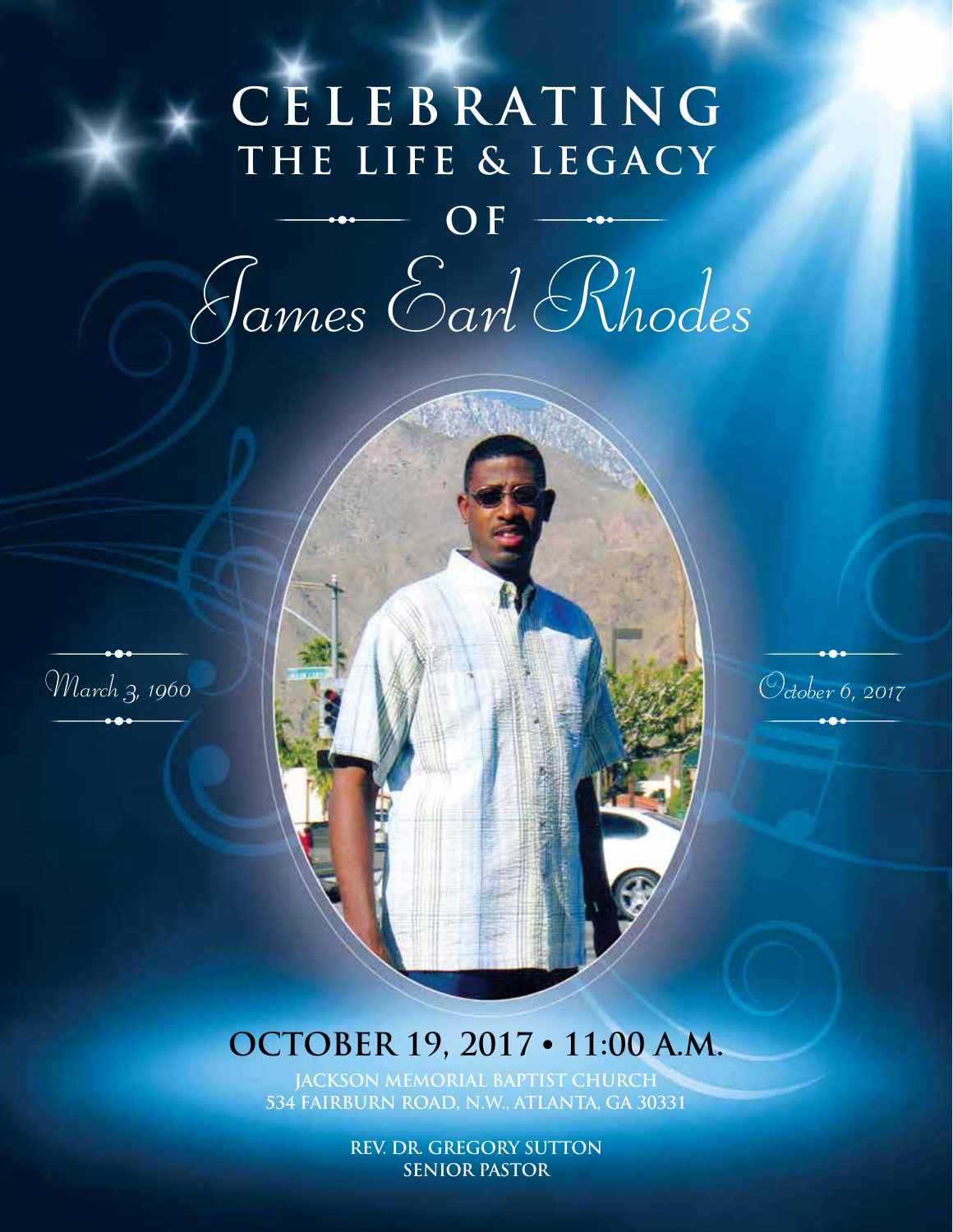### James Earl Rhodes



**ames Rhodes was born to Susie Williams Rhodes and the late James Earl Rhodes, Sr. in Fort Worth, Texas on March 3, 1960. His family's journey led him to Atlanta and into the lives and hearts of many who would ultimately become his closest friends, confidantes and colleagues. The city became his home and he gave as much to her as he got in return.** *J*

At a very young age, James professed his faith in Jesus Christ and was baptized at Ebenezer Baptist Church in Atlanta. A star basketball player at Henry McNeil Turner High School, James led his team to an undefeated season during his junior year. He was a proud graduate of the Atlanta Public School system and received a four-year scholarship to Baker University in Kansas.

James graduated from Clark Atlanta University (Clark College) with a B.A. in Business Administration with a concentration in Management. He spent several years at BankSouth (now known as Bank of America) before transitioning into the entertainment industry. He joined Time Warner and later Warner Music Group (WMG) and it is there that he found his calling. It's there that he would spend the next 30-plus years of his life.

At WMG, James did his job and he did it well. He prided himself on lending guidance and encouragement to those he met along the way, often mentoring interns and independent retailers with whom he crossed paths. He did likewise for artists. He met each project with a passion unrivaled by his colleagues and he worked diligently, efficiently and joyously. He loved his work and he loved people.

James also found time to indulge his personal passions, like spending time with his family and especially his nephew Jalen, fishing, tending to

his aquarium, and digging up historical tidbits. And his love for basketball never waned. He remained an avid fan and an Atlanta Hawks season ticket holder for many years.

An energetic and socially-conscious servant, James graciously lent his time and talents to various community and environmental initiatives.

Beyond his many personal and professional achievements, James' most notable attributes were his kindness and his integrity – traits that he never lost, regardless of circumstances or challenges.

James Rhodes' resume is long. His accomplishments are many. But of all the feats he mastered during his journey, none of them was greater than his capacity to love, to be a friend and a source of light and inspiration to every soul that stepped into his universe. He graciously allowed others to share his journey. And they're all the better for it.

James' journey ended on October 6, 2017 but the memories of this gentle soul, this courageous and noble warrior, will smolder in the hearts of those who knew and loved him for years to come.

James is survived by his mother, Susie Rhodes; sister, Sheila Rhodes; nephew, Jalen Thompson; aunt and uncle James and Gwendolyn Lee; aunt Mamie Williams; aunt and uncle Marshall and Kt Williams; aunt, Betty Williams; uncle Robert Tillman; and great aunt Catherine Green.

Liberty Baptist Church

Job 14:1-2, 10-16

1 Corinthians 15:50 -55 Reverend Sheila Jones, Jackson Memorial Baptist Church

Steve Corbin, Vice President of Sales, Warner Music Group

# Prelude Processional Prayer.............................................................................Reverend Warren Brown Scripture ........................................................................Reverend Warren Brown Musical Selection Tributes........ Tonya Lee – Cousin Larry Lundy – Cousin D. Tobago Benito, DBS Sounds Scharla Ashe, Colleague & Friend Video Reflections of James' Life Musical Selection Eulogy............................................................................Reverend Warren Brown Acknowledgments ................................................................................ Tonya Lee Benediction Recessional *Repast immediately following the memorial service in the church banquet hall. Order of Service*

Sam Tingle, Label Services Representative, Warner Music Group

Dale Hill – Former Manager at Warner, Elektra, Atlantic & Friend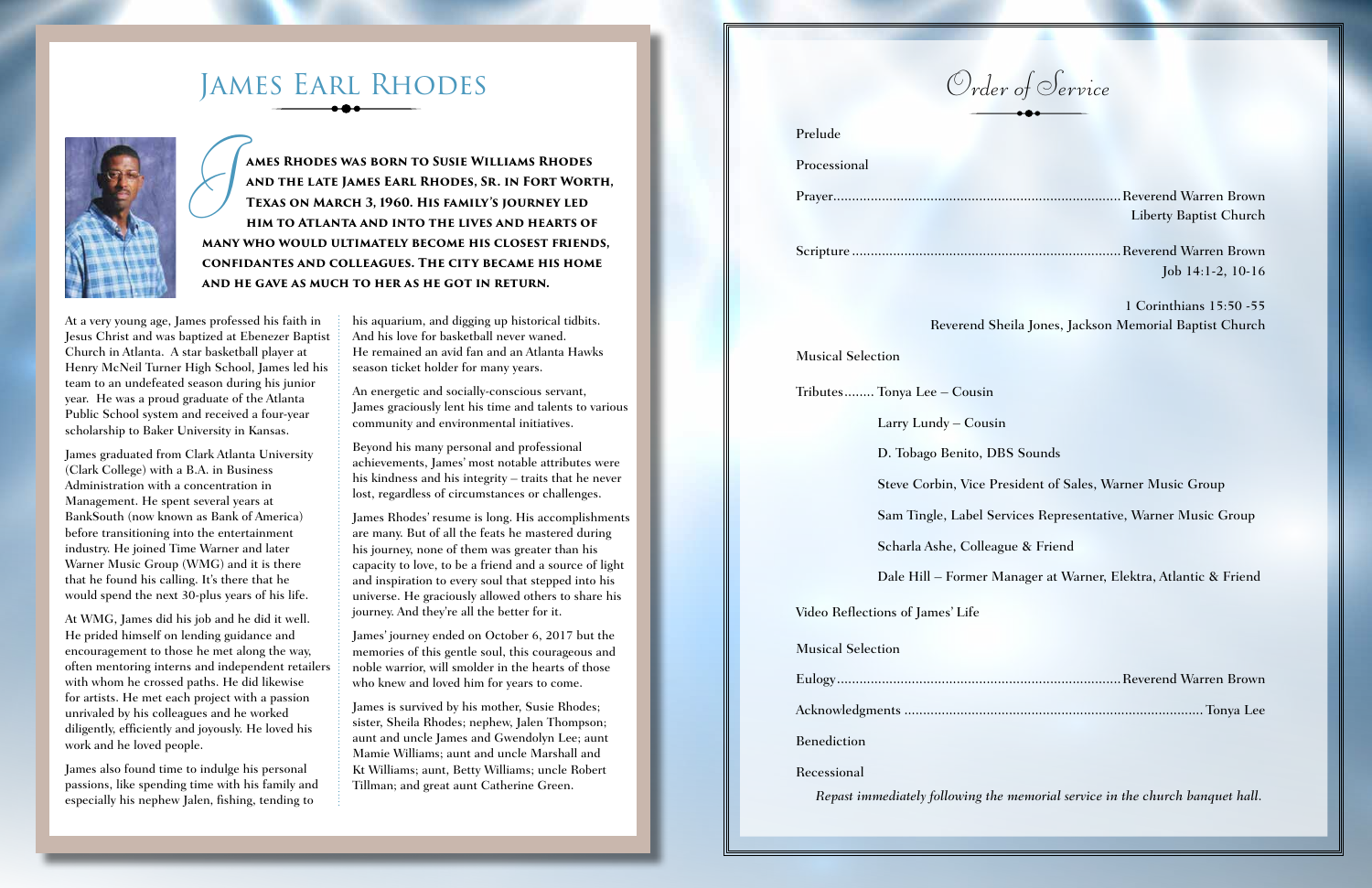**— Sheila Sister** 66<br>nd a<br>e me<br>SHEI<br>ISTE





**— Mom**







*J. was my best friend and I will love him and cherish the memories forever.*

**66** Courage is the most important of all the virtues,<br>
because without courage,<br>
you can't practice any other virtue consistently *because without courage, yourage is the most important of all the virtues,<br>because without courage,<br>you can't practice any other virtue consistently – Maya Angelou*



*James Rhodes has been a highly influential person in my life, the closest person I have had to a father other than my own father. He has taught me everything a man should know to survive in this world and to live a life comfortably. I would always confer with him for advice and questions that I was unfamiliar with. I always appreciated him in everything he exposed me to — such as driving me to the mall. The littlest things mattered to me. I know he sacrificed his life to see someone as myself become somebody who can inspire others to be great. My life could have been drastically altered if he had moved or started a family of his own. In ending this statement, I went from looking up to the man to becoming the man of the house. I hope I made you proud of all my accomplishments.* "

> **— Jalen Thompson Nephew**



*J. was the best son and I loved him deeply. Every night we recited the Lord's prayer. I thank God for the time we had together and will forever miss him.* **66**<br>
and<br>
cited<br>
e tim<br>
rever<br> **MO**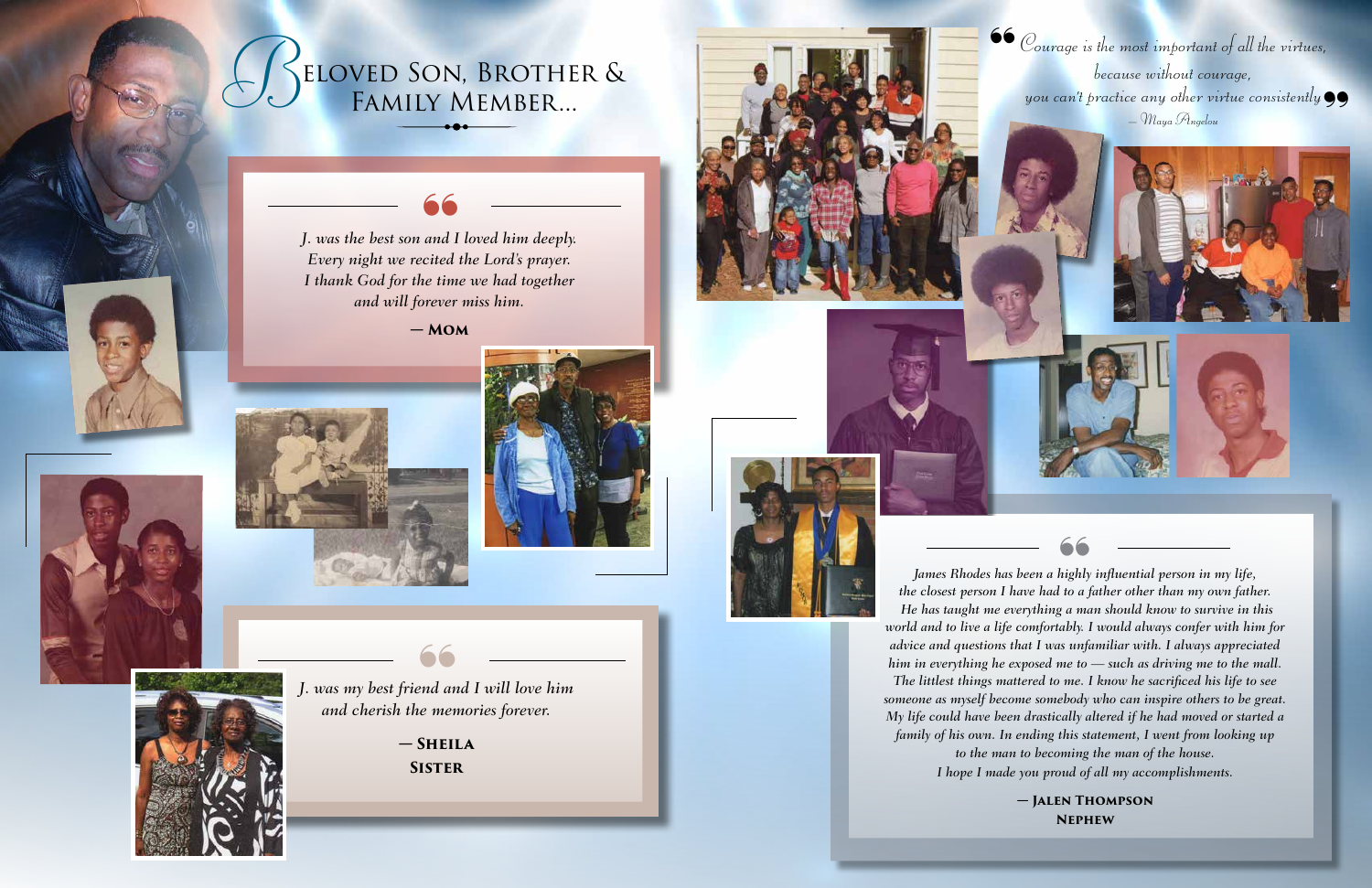*It is with a heavy heart that l have to say goodbye to one of my Heroes... Mr. James Rhodes. He was one of my former WEA Gladiators. James fought the good fight for almost ten years. He was a magnificent young Man... Fierce...Determined... Huge Heart...Sweet Spirit. Truly one of the all-time "Good Guys". No more pain... No more suffering. Rest well sweet Man. Love...Honor...Respect.*

**— Ornetta Barber**



*James deeply loved his family and friends in "the industry." He was a quiet voice of reason and a champion for all. When the littlest come together as one, Sky's the Limit!* 66<br>| his<br>| He<br>| chu<br>| com<br>| the

*Blood makes you related, bonds make you "family." I always had a love for the game, but James taught me how to ball.* 66<br>| rela<br>| rela<br>| rangi<br>| 0 BR<br>| RIEN

**— Damon Valentino Warner Music Group**



**— Jennifer Pasley**



# espected Friend *R*& Colleague...













*There are no words to express how I feel about J. J was the first person I ever considered a Big brother. From the first day we met, I knew it was something special about him. Soft spoken, but stern and cool at the same time. I never saw J out of character, never saying anything bad about anyone unless they deserved it. I learned alot from him and can truly say after 30 years of brotherhood and friendship, I'm going to miss him.* **— Rick Ross**

66<br>ds to<br>the f<br>brotl<br>it w

**— Rico Brooks Friend**



Tames conducted his business with honesty<br>a heavy heart that<br>bye to one of my Heroes...<br>Fe was one of my former<br>Tames fought the good fight<br>Tames fought the good fight<br>without effort. His laugh, embracing smile, *and professionalism. He was a consistently straightforward advocate for our artists as well as our customers. Being honorable and doing the right thing came easily and without effort. His laugh, embracing smile, warm charm, and measured tone were always the right tools for the job. And when he faced adversity, it was always with grace and self-determined courage.* 66<br>is bi<br>voca<br>iers.